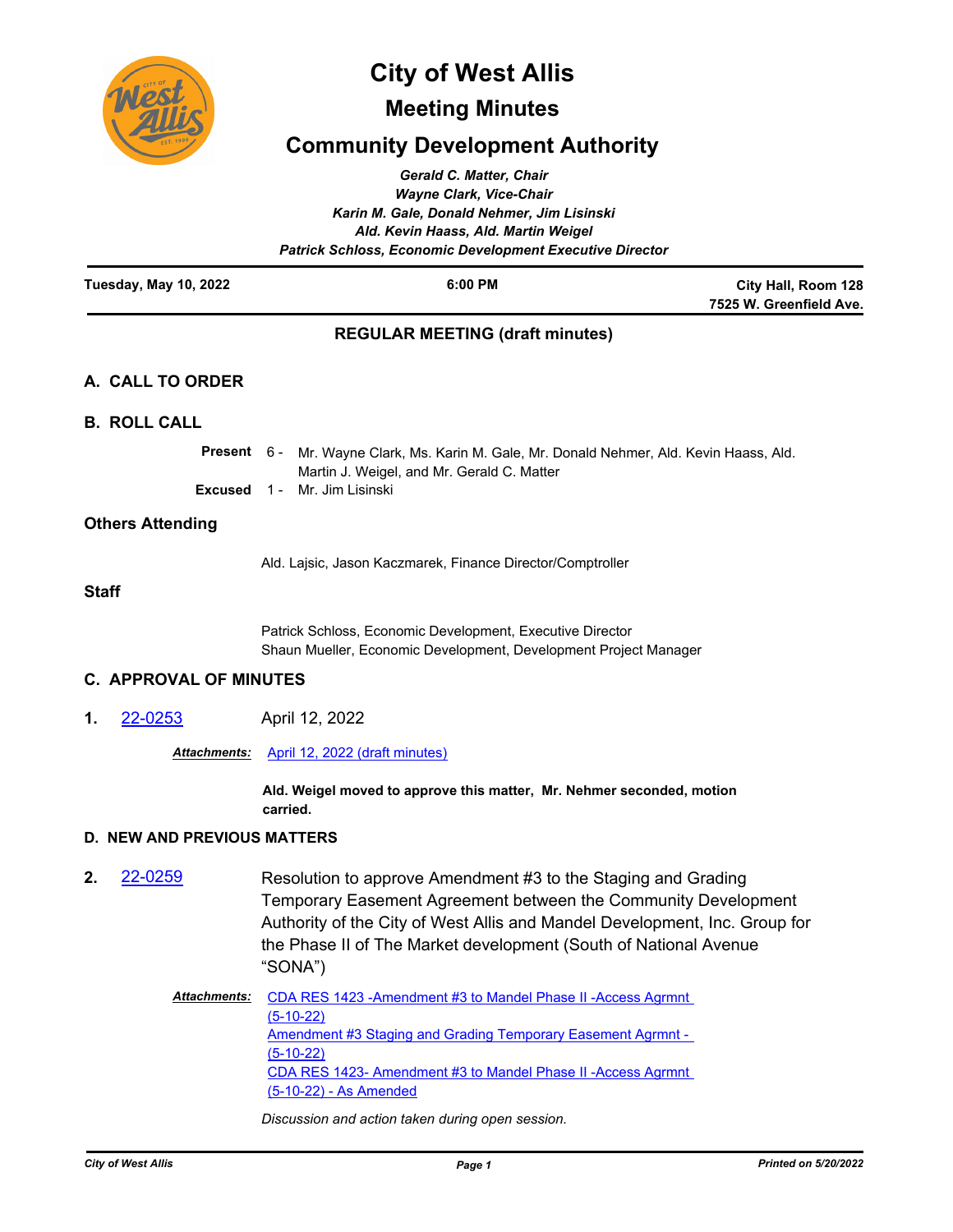*Patrick Schloss presented a staff overview and outlined meetings held with FIRE and Valentine Coffee.*

*Mr. Monnat presented a status summary and explained his request for extension and indicated many items are taking place, with spending on plans and specs. This is a small project with a complicated Phase 1, and an accelerated Phase II. SONA is working with the Building & Neighborhood Services Dept. on early occupancy as outlined in the letter of intent.*

*With a questionable construction start date, there is the likelihood that Mr. Monnat will be back to request latitude as granted in the previous phase.*

*Wayne Clark inquired on who was responsible for paying back the EPA loan, and received confirmation that the developer repays the loan.*

*Karen Gale questioned and received confirmation that a June 15th date was sufficient and acceptable.*

*Don Nehmer requested further clarification as to what was being requested/changed by the committee with this Resolution.*

*Patrick Schloss stated the easement and staging soil agreement are part of the purchase and sale documents and the land is currently owned by the CDA. This allows continued access to the land.*

*The committee agreed to leave the July 1, 2022 date in the Resolution and to amend the resolution to add an item #4 - By this action the CDA can extend the staging and grading temporary agreement to July 1, 2022.*

*An original motion to approve was made by Ald. Weigel, seconded by Mr. Clark. Following additional discussion the Resolution was approved as amended and noted below.*

**Ald. Weigel moved to approve this matter as amended, Mr. Clark seconded, motion carried.**

**3.** [22-0260](http://westalliswi.legistar.com/gateway.aspx?m=l&id=/matter.aspx?key=28811) Resolution to approve an extension of time for the Letter of Intent between the Community Development Authority and Baum Revision, LLC. for the property located at 6771 W. National Avenue and potentially portions of 67\*\* W. Mitchell St. (Tax key No. 453-0564-002 and potions of Tax Key No. 454-0251-001)

Attachments: [CDA RES 1422 - Baum Revision, LLC - Extension of LOI \(5-10-22\)](http://westalliswi.legistar.com/gateway.aspx?M=F&ID=a465c95e-7ef8-4aa6-910e-706f40e90cba.pdf)

[6771 W Mitchell - LOI Extension](http://westalliswi.legistar.com/gateway.aspx?M=F&ID=edf41ae4-d34f-47fa-b66f-4e3e024ae0c9.pdf)

[Signed - LOI Extension 6771 W National Ave.](http://westalliswi.legistar.com/gateway.aspx?M=F&ID=30aa2631-f003-4c20-999c-c71f8f65b91e.pdf)

[CDA RES 1422 - Baum Revision LLC - Extension of LOI \(5-10-22\) -](http://westalliswi.legistar.com/gateway.aspx?M=F&ID=945abb0a-3333-4a3f-a893-a3d4e86d6e65.pdf)  As Amended

*Shaun Mueller provided an updated on the Letter of Intent from Baum Revision, LLC, and their request for an additional 90 days, along with the actions taken to date and explained that the original 60 days was never meant to be a firm date, but more of a date to bring the item back for discussion.*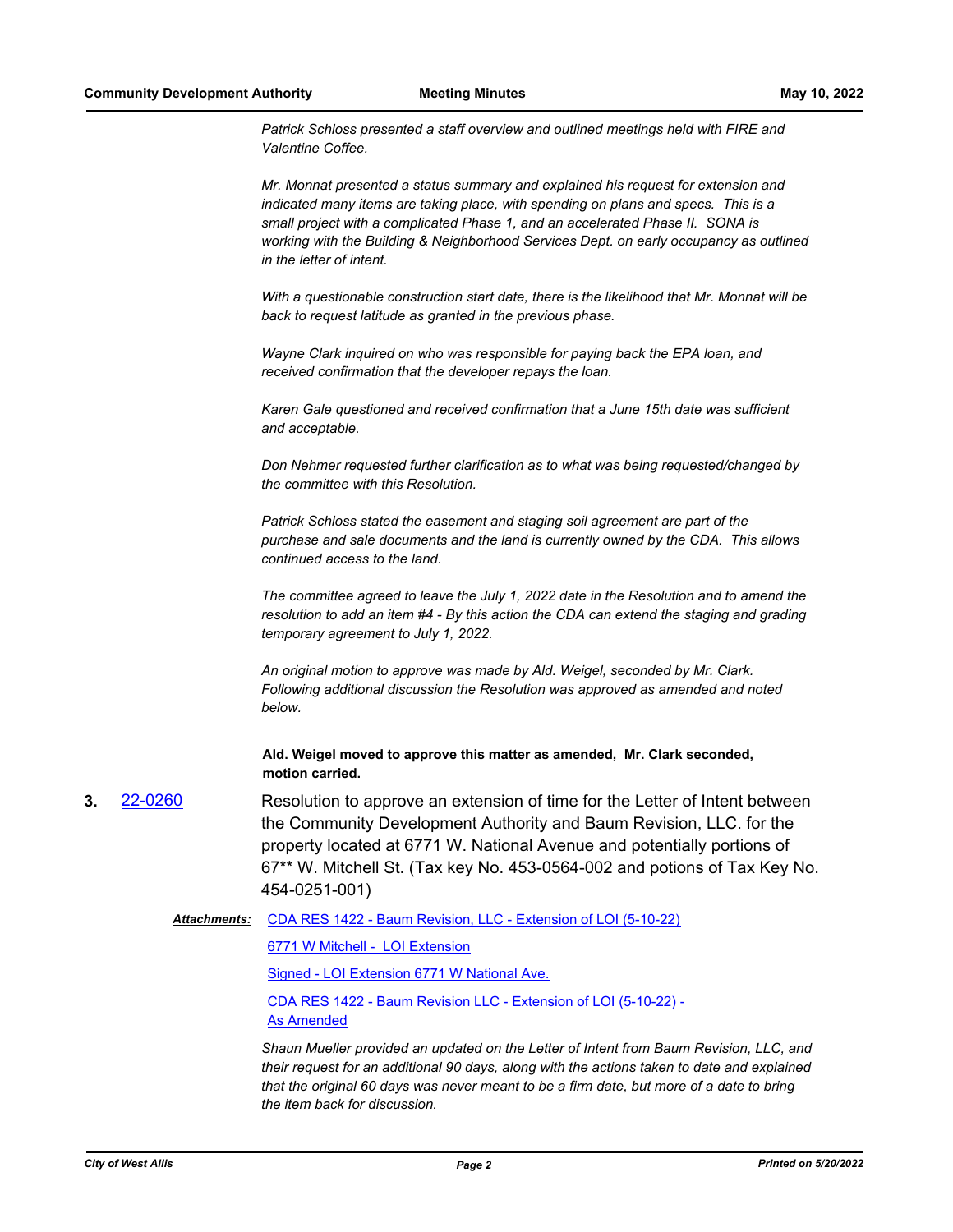*Wayne Clark questioned the topic of sewer failure and who would be the responsible person to issue payments.*

*Patrick Schloss explained their are multiple payment sources going into the project cost and the funds would come out of the joint pool of funds.*

*Don Nehmer inquired on whether the resolution should be edited to reflect these items.*

*Ald. Weigel questioned if potential tenants and users would face conflicts with Makers Row, and received confirmation that there will be different user types at both locations.*

*An original motion was made by Mr. Nehmer, seconded by Ald. Weigel. Following additional discussion the Resolution was approved as amended and noted below.*

**Ald. Mr. Nehmer moved to approve this matter, Ald. Ald. Weigel seconded, motion carried, motion carried.**

**4.** [22-0261](http://westalliswi.legistar.com/gateway.aspx?m=l&id=/matter.aspx?key=28812) Discussion on proposed Urban Pioneer Condo development for 81st and National

*Discussed in closed session.*

**5.** [22-0262](http://westalliswi.legistar.com/gateway.aspx?m=l&id=/matter.aspx?key=28813) Discussion regarding redevelopment efforts of 6400 Block of W. Greenfield Avenue

*Discussed in closed session.*

**6.** [22-0263](http://westalliswi.legistar.com/gateway.aspx?m=l&id=/matter.aspx?key=28814) Discussion regarding status and financing of Makers Row development

*Discussed in closed session.*

- **7.** [22-0264](http://westalliswi.legistar.com/gateway.aspx?m=l&id=/matter.aspx?key=28815) Consideration relative to Report on Redevelopment Initiatives:
	- a. 84th & Greenfield/TIF Number Eleven
	- b. 68th & Mitchell (former Milwaukee Ductile Iron)/TIF Number Fourteen
	- c. The Market/TIF Number Fifteen
	- d. S. 70th St. & W. Washington St. Corporate Office Corridor Plan/TIF Number Sixteen

e. S. 102 St. and W. Lincoln Ave. – West Lincoln Corridor /TIF Number Seventeen

- f. Hwy. 100 Corridor
- g. Beloit Road Senior Housing Complex
- h. W. National Ave. Corridor
- i. Motor Castings Site 1323 S. 65 St.
- j. 116th & Morgan Ave.

## **E. ADJOURNMENT**

*There being no further business to come before the Authority a motion was made by Ald. Weigel, seconded by Ald. Haass to adjourn at 6:59 p.m.*